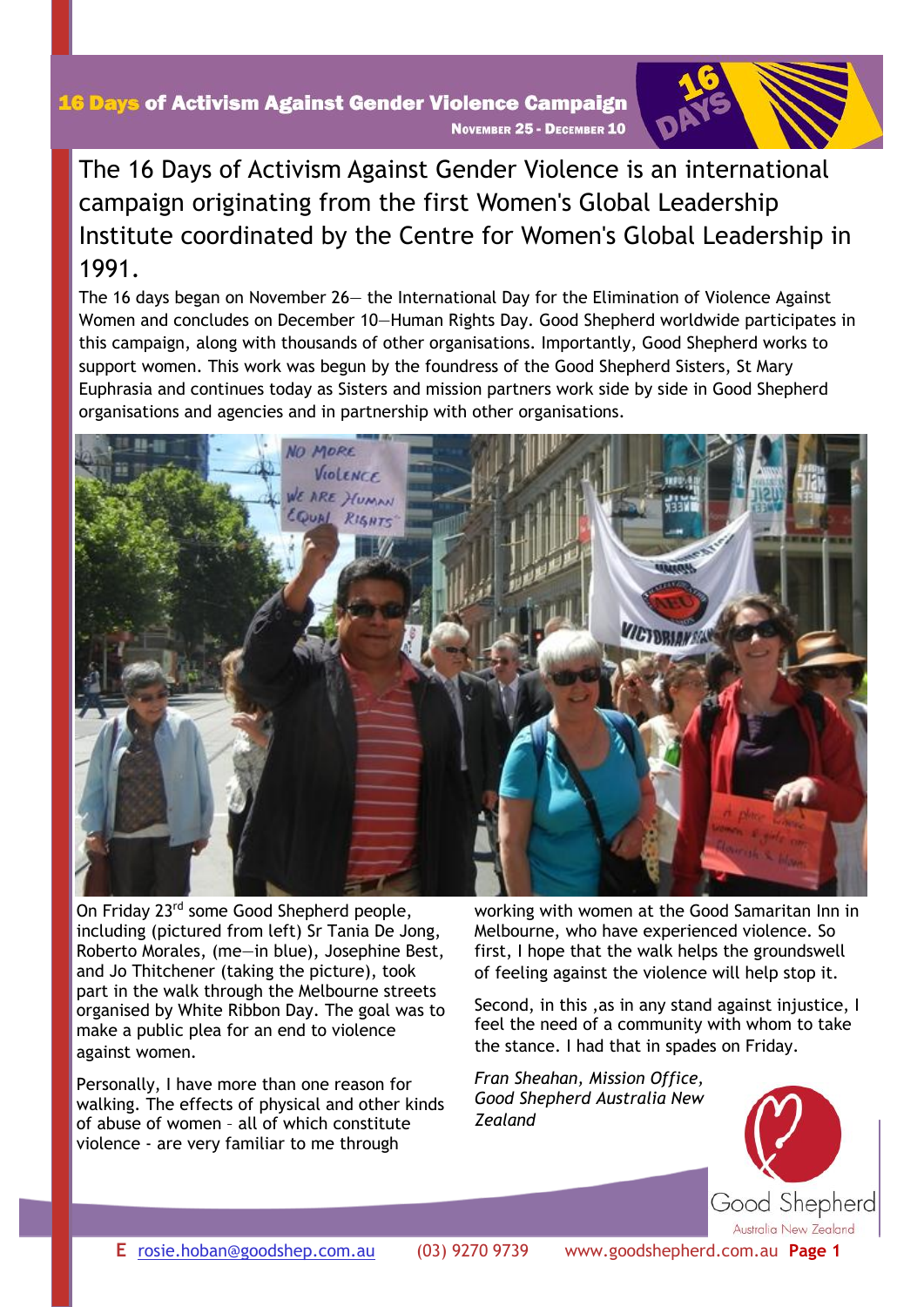## **Good Shepherd's 16 Days of Action Around the Network - a snapshot**

**Good Shepherd Youth & Family Service** in 2011/12 ensured that 281 women and 432 children were made safe through financial assistance to escape violence, change locks, install security systems and other safety measures.

**Good Shepherd Australia New Zealand's** CEO Dr Rhonda Cumberland will participate in the fifth meeting of the National Roundtable on People Trafficking at Parliament House in Canberra today (November 28). The Attorney-General, the Hon Nicola Roxon MP, invited Good Shepherd to be part of this important gathering.

In April, Good Shepherd Australia New Zealand published the research, *Hidden Exploitation*. Forced marriage is set to become one of the major social justice and advocacy actions for the Good Shepherd Network – in particular Good Shepherd Australia New Zealand, Rosemount Good Shepherd Youth & Family Services and Good Shepherd Youth & Family Service in Victoria. Good Shepherd, together with Anti-Slavery Australia, is finalising details of a major Australia Research Council (ARC) funding proposal which intends to focus on a number of elements about forced marriage.

**The Trading Circle stores** in Melbourne, Sydney and Brisbane are holding special in store events to *Celebrate the Difference* you are making and to raise awareness of the 16 days of action to promote and support the empowerment of women around the world. The Trading Circle will showcase some of the women from developing



countries who produce the goods sold at the stores. A PowerPoint will be shown and guest speakers will tell how The Trading Circle supports women trading out of poverty with dignity and respect by providing alternative income streams through income generating projects for women.

The events are:

The Melbourne store at 110 Maling Rd will hold an event today, Wednesday November 28, at 6pm.

Brisbane's event is on Tuesday December 4 at the store at 100 Latrobe Terrace, Paddington.

Sydney's event is on Wednesday December 5 at the store at 27 Lackey St, Summer Hill.

#### **Rosemount Good Shepherd Youth & Family**

**Services** NSW formally acknowledged White Ribbon Day yesterday (November 27) as part of the organisation's 30<sup>th</sup> Anniversary Marrickville community celebration. White Ribbon is an organisation that works to prevent male violence against women.

**Good Shepherd Microfinance** Chair Christine Nixon will be part of a panel discussion on Thursday November 29 in Fed Square in Melbourne. For more info: [http://](http://www.iwda.org.au/events/) [www.iwda.org.au/events/](http://www.iwda.org.au/events/)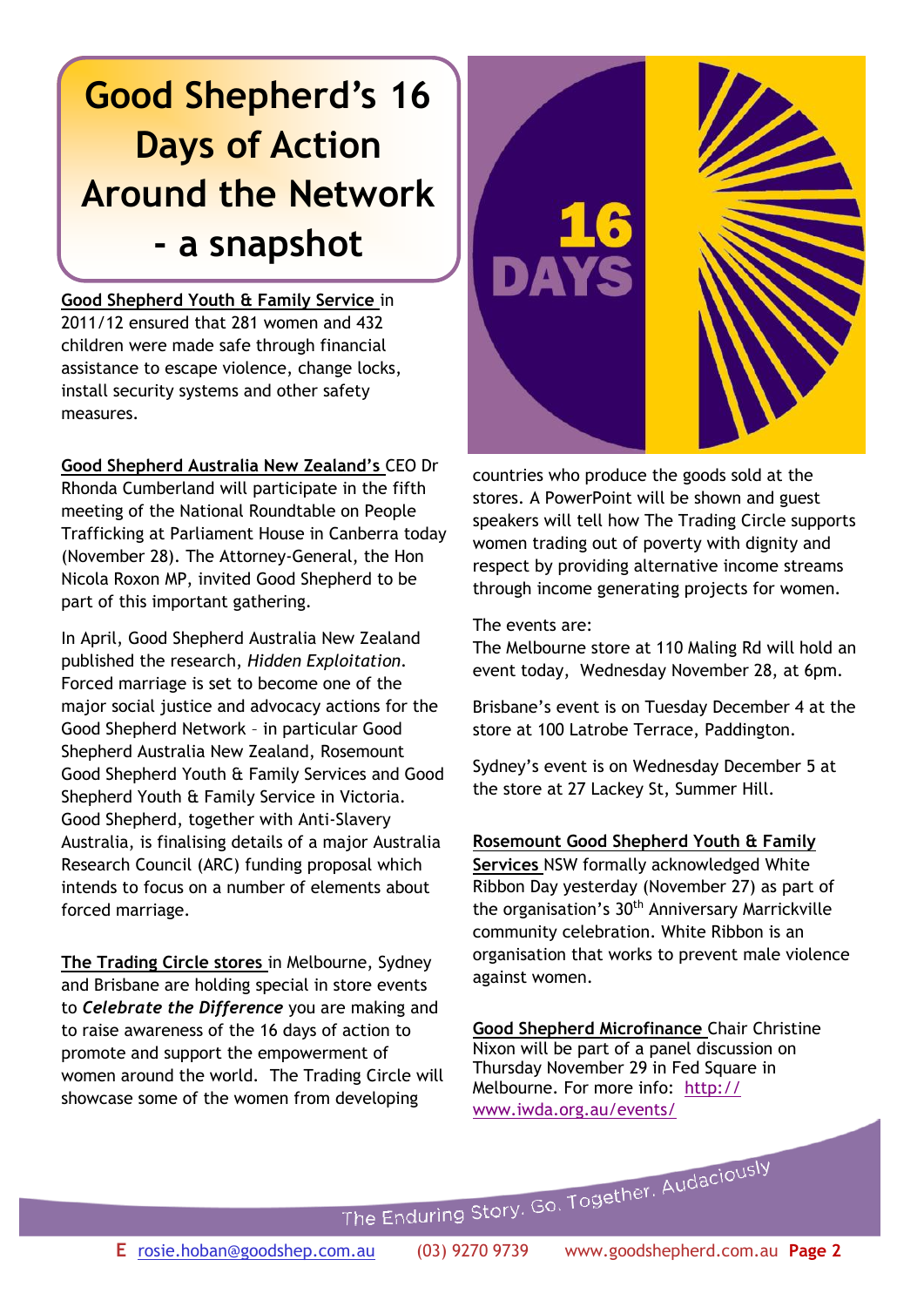

### **'Every Woman In The Prison Has a Story …'**



Sr Marie O'Malley began working at the Bandyup Women's Prison outside Perth back in 1981. She took over from Sr Barbara Davis, who had established the ministry despite strong opposition.

Sr Marie O'Malley began working at the Bandyup Women's Prison outside Perth back in 1981. Not long after, Barb, who was the area leader in Western Australia at the time, was elected Province Leader of the Good Shepherd Sisters, and had to vacate the job. She asked Marie to take it on.

Marie was daunted by the task. She not only had Barb Davis' shoes to fill, but she had never been inside a women's prison. She agreed to 'give' the chaplaincy job a go for a short time. Thirty one years later Marie is still working at the prison and supporting the women's families.

The work has given her a fairly intimate insight into the lives many of the women have endured. Many, many have been subjected to violence, firstly as children and then as adults.

"Every woman in the prison has a story, a series of events, or problems in her life, that have led to the point of committing a crime and ending up in prison. A large percentage of the women have been subjected to violence of some kind," Marie said. "Lots of the women I have supported have been subjected to violence for a long time; often they have grown up in an atmosphere of violence."

"One observation over the years is the increase in domestic violence."

Marie's work means she has seen and heard things that most people are spared in their life. But in the Good Shepherd way, she has continued to walk beside some of the most marginalised women in the community.

 $Go.$ 

Together.

Audaciously.

"I just try to support and encourage the women to gently take control of their lives and develop their own power to manage what is happening to them."

Good Shepherd has a long history of working with women in prisons and youth centres. Sr Mary Carroll from Abbotsford continues to work at the women's prison in



Melbourne. Good Shepherd Youth & Family Service staff and volunteers, led by Gendrie Klein-Breteler, also support women in prison. As well, there are many projects that support women who are suffering violence. Marie's story is one of many across the Network.



This was the question IWDA (International Women's Development Agency) asked people as part of the 16 Day Campaign.

Some of the answers are on the following YouTube clip.

<http://www.youtube.com/watch?v=fxXiLCAcpWw>

Look out for several Good Shepherd people who had visionary, hopeful and positive ideas of what such a world would be!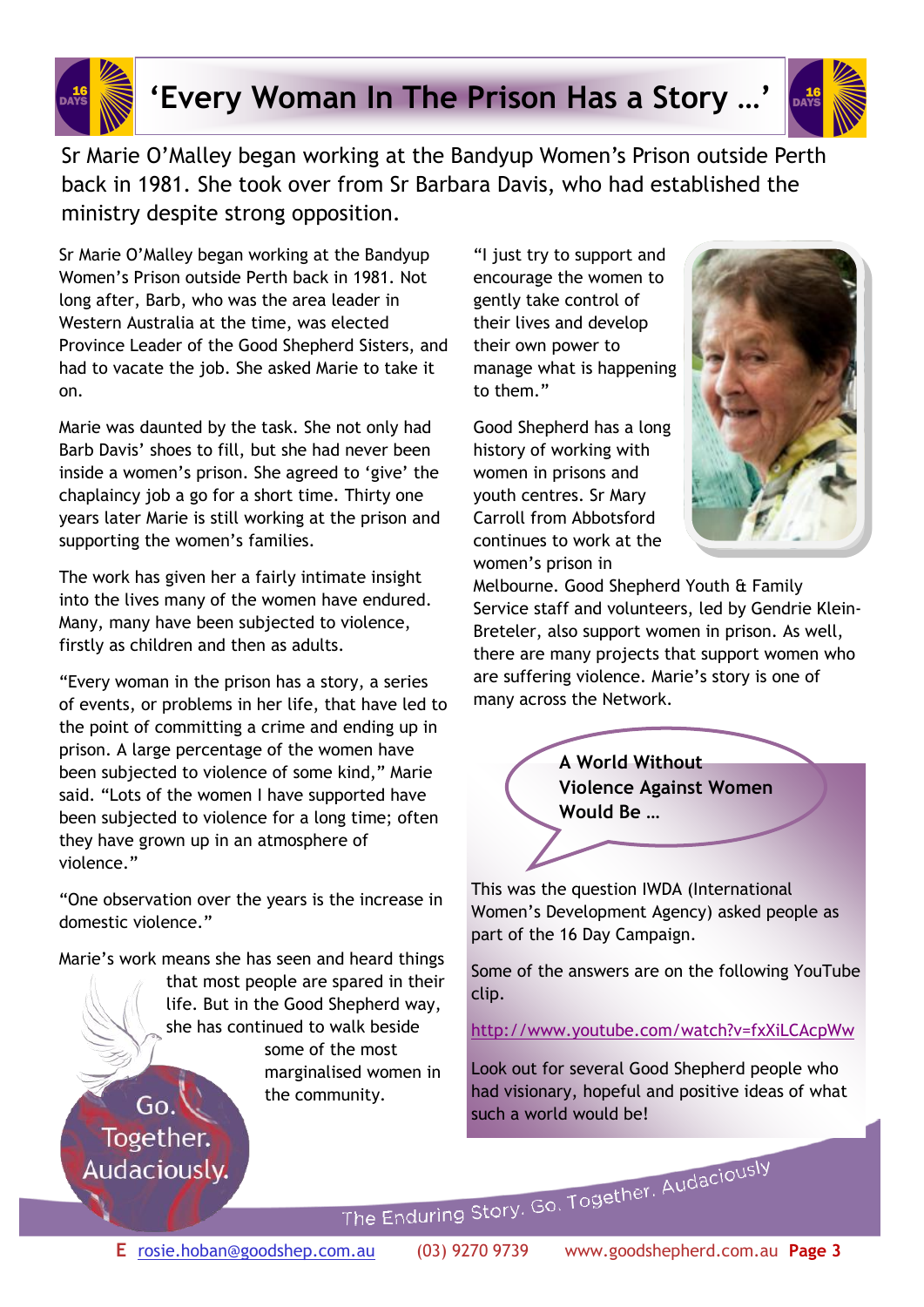# Take Action!

If you want to find out more about the 16 days of Action to End Violence Against Women, here are some further resources and sign up campaigns:

**Say No to Violence** website: [http://](http://saynotoviolence.org/) [saynotoviolence.org/](http://saynotoviolence.org/) - sign up and add your action. Your VOICE MATTERS.

**5,467,916** people have committed to ACTIONS so far! Add your name to this powerful call to tell governments that you want them to make violence against women a TOP PRIORITY and to keep informed of progress.

The UN website has more information about the 16 days of Action: [http://www.un.org/en/](http://www.un.org/en/events/endviolenceday/) [events/endviolenceday/](http://www.un.org/en/events/endviolenceday/) - BE AWARE.

#### The UNHCHR website link shows the **Declaration on the Elimination of Violence against Women**: [http://](http://www.unhchr.ch/Huridocda/Huridoca.nsf/(Symbol)/A.RES.48.104.En?Opendocument) [www.unhchr.ch/Huridocda/Huridoca.nsf/](http://www.unhchr.ch/Huridocda/Huridoca.nsf/(Symbol)/A.RES.48.104.En?Opendocument)

[\(Symbol\)/A.RES.48.104.En?Opendocument](http://www.unhchr.ch/Huridocda/Huridoca.nsf/(Symbol)/A.RES.48.104.En?Opendocument)

Sign up and show your support for ending street harassment, by adding your voice to: [http://](http://www.ihollaback.org/) [www.ihollaback.org/](http://www.ihollaback.org/)

Connect with other White Ribbon day events in Melbourne on: [http://www.whiteribbon.org.au/](http://www.whiteribbon.org.au/events) [events](http://www.whiteribbon.org.au/events)

#### **COMMISSION ON THE STATUS OF WOMEN @ 4-15 MARCH 2013**

**Elimination and prevention of all forms** of violence against women and girls

The theme of the UN's 2013 Commission on the Status of Women CSW 57 is the 'Elimination and prevention of all forms of violence against women and girls.' The Good Shepherd Sisters, with consultative status with the UN's Economic and Social Council in New York, have made a submission to the Commission.

The Good Shepherd submission makes 3 recommendations to the Commission: (i) Implement the ILO Recommendation 202 concerning 'national floors of social protection' (ii) Enforce the law - zero tolerance of violence against women and girls (iii) Educate men and boys.

The following is an extract from the report…

Good Shepherd Sisters are present in over 70 countries. The organisation is committed to working zealously with women and children, especially those who are trafficked, forced to migrate or oppressed by abject poverty. This commitment has at its very heart the priority theme of the Commission on the Status of Women 57 namely the elimination and prevention of all forms of violence against women and girls. Trafficking in women and girls, migration and poverty are some of the most exploitative situations there are which perpetrate, condone and conceal violence against women and girls. The content of this statement is based on the results of a simple questionnaire sent to 51 field offices. There were 27 responses from 24 countries in the following regions, Africa, Western Asia, Asia Pacific, Latin America and the Caribbean, Europe and the United States of America.

[Read this statement](http://winifredd.files.wordpress.com/2012/11/csw-57-submitted-statement-for-distribution-nov-20121.pdf?utm_source=Email+Created+2012%2F11%2F20%2C+2%3A14+PM&utm_campaign=if+the+links+are+used+&utm_medium=socialshare) in full and gain a greater understanding of what Good Shepherd is saying at an international level.